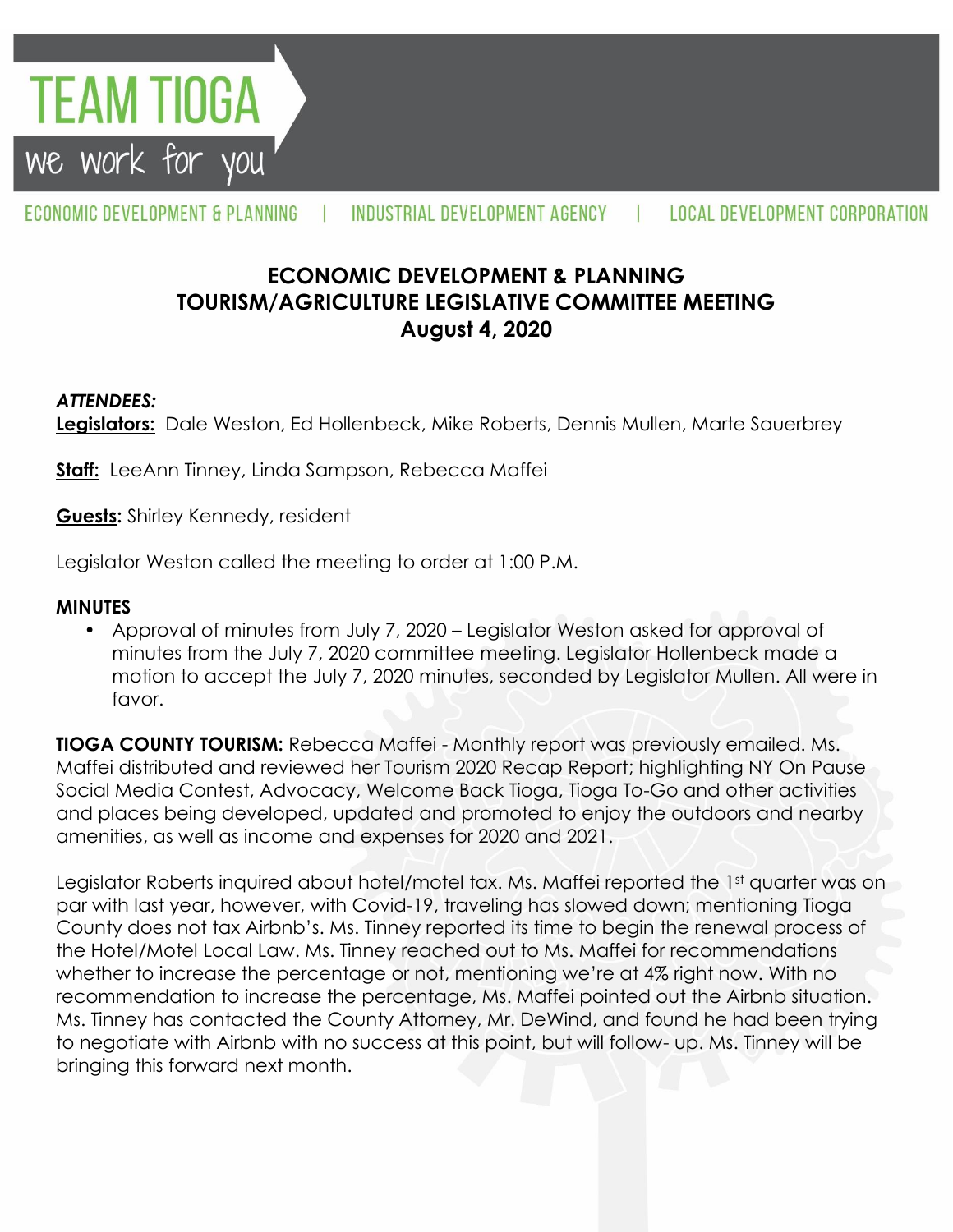**ECONOMIC DEVELOPMENT & PLANNING (ED&P):** LeeAnn Tinney – Agenda, attachments and highlights previously emailed. Following are the Director's Highlights:

**Meetings Attended** – Ms. Tinney reported attending the following meetings:

- Southern Tier Network-Broadband study continues; reporting how looking at our broadband capability expanding possibilities is so critical now. Ms. Tinney also mentioned the USDA grant money applied for to pay for this study has been funded at 100%. No match is needed.
- Economic Development Organizations in the Southern Tier With the Regional Council not meeting at this time, the Economic Development Leaders across the region (8 counties) have been meeting every other week to talk about what everyone is doing and sharing information. Ms. Tinney commented this is very helpful.
- Tioga County Economic Recovery Advisory Council Working on the Strategic Plan, 8 sectors identified, Ms. Jardine is organizing and providing guidance through this process.
- Congressman Reed Roundtable Participated in this event and was able to discuss with him directly on the challenges we are being faced with at this time.
- Tioga County Chamber of Commerce Connecting with the Andy Hafer, the new President and CEO; very interested in coordinating efforts as a team.
- Leaders Meeting Met a couple times this month.
- SEPP A Broome County Housing entity; exploring doing a project in Tioga County.
- Community Foundation Met to discuss child care challenges; in anticipation of whether children go back to school or not.
- STREDC Attended monthly meeting; approved a loan.
- ST8 CEDs Virtual meeting; discussed what's going on across the region.
- Private Investor Met to discuss a possible project in Tioga County.
- Municipal Visits
	- o Town of Owego Met with Don Castellucci to discuss pending projects in Owego.
- Business Visits Ms. Tinney reported setting up visits with businesses is difficult due to COVID-19 restrictions, however, was able to visit the following:
	- o V&S Meeting set at the sheriff's request to introduce new employees in leadership roles to those at V&S and tour of the facility in the event of an emergency situation. Not on the agenda, Ms. Tinney reported the sheriff has made the same request to meet with Crown, Cork and Seal. They have agreed to set up a meeting.
	- o Norwesco Met to find they were deemed essential and have been working through the pandemic and are doing well.
- Presentations- none this month.

## **Department Highlights**

- COVID-19
	- o Tioga Downs
		- **Press Conference on July 24<sup>th</sup> The purpose of the press conference was to** encourage the Governor to provide guidelines for casinos to open.
		- **EXECTER 1** Letters of Support were sent from the following:
			- Elected Officials (State/Local)
			- ❖ Not For Profits
			- Veteran Groups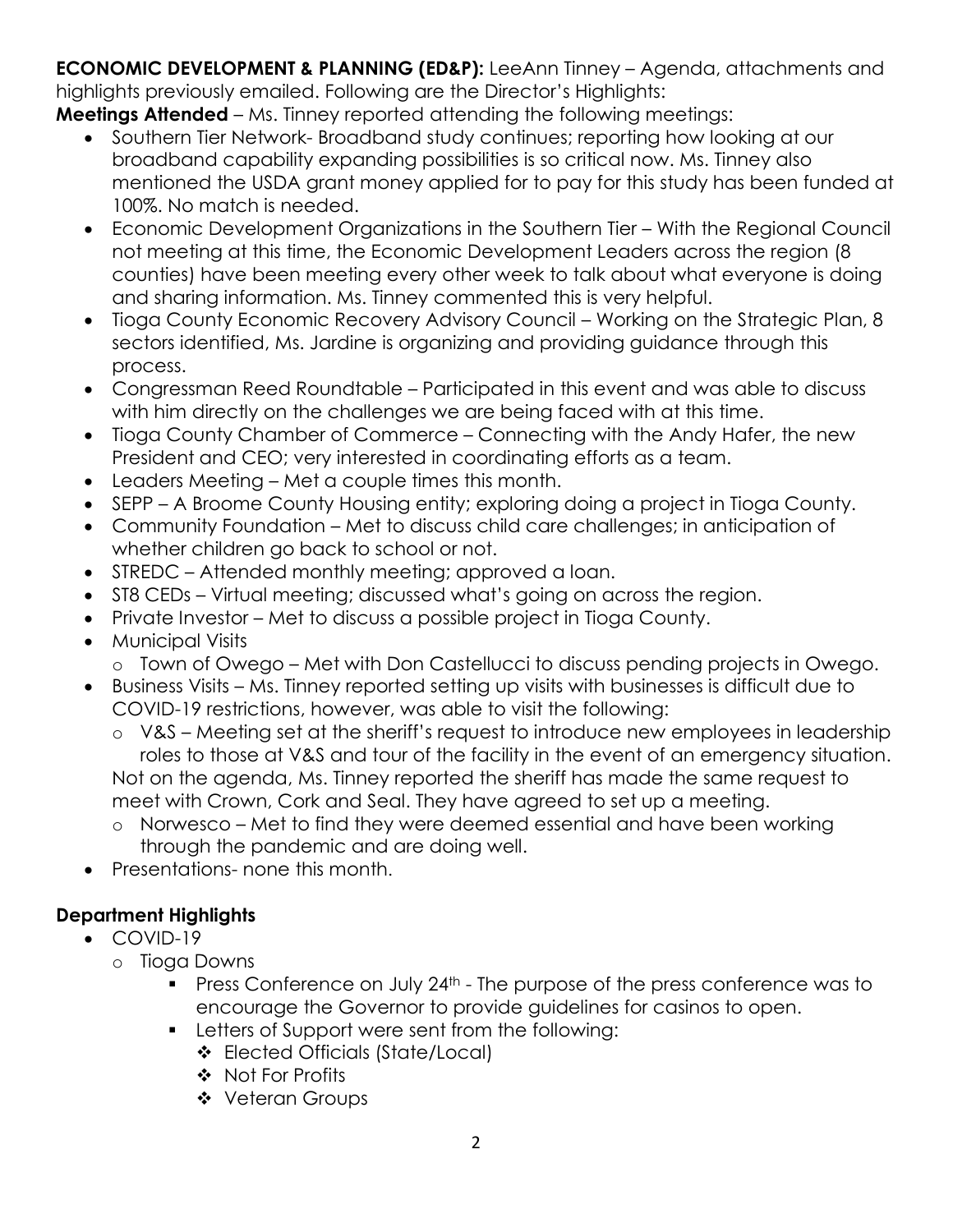- ❖ School Districts
- ❖ Business Community
- ❖ General Population

The last update was the Governor deemed casinos non-essential and will not be opening. However, the hope is that this will change in the near future.

- o Tioga County Economic Recovery Advisory Council (TCERAC)
	- **Economic Recovery Strategy Plan Continues to move forward.**
- o Pending Impacts Ms. Tinney reported the guidelines for schools reopening have not been issued yet, however schools are trying to put together plans to submit to the State in preparation. The following issues are of concern:
	- Child care
	- **Schooling vs. Working Parents**

Ms. Tinney brought to everyone's attention the need to be mindful of the change in the workforce and how it may likely remain in the future. Many businesses have already recognized that employees can work from home, be productive and are able to cut overhead costs.

- o Sales Tax Ms. Tinney reported the following that Mr. McFadden mentioned at the last Leaders Meeting:
	- Sales tax is down 7% this year over last year at this time.
- o Hotel/Motel Tax Local Law Reported on earlier in the meeting.
	- Rate
	- Airbnb
- 2020 Census Ms. Jardine continues to work on the following activities to encourage people to complete the census:
	- o Press release went out announcing this is "Push Week."
	- o Social Media posts.
	- $\circ$  Field visits by census takers to begin August 11<sup>th</sup>.
	- o Text Banking Event This event scheduled for August 5<sup>th</sup> will be rescheduled.
	- o Awareness materials distribution.

Not on the agenda, Tioga County has been awarded \$36,440.00 by the State for additional census awareness work. Ms. Jardine is putting together a budget in partnership with Tioga Opportunities as the money has to pass through a not-for-profit.

- Village of Owego
	- o DRI 17 projects moving forward and close to beginning work.
	- o NY Main Street Funding awarded for 6 projects that have been selected; work to begin soon.
	- o Owego Gardens 2 This project is moving forward; following are steps taken:
		- DEC visit to look at a stream wetland concern; solution was found.
		- Work submitted for review to the Department Of Health regarding the water system, including the water tank; review to be completed in the next couple weeks.
		- Home Leasing financing package Anticipating a review in September with an approval by the end of September; close in October with the hope of breaking ground mid to late October.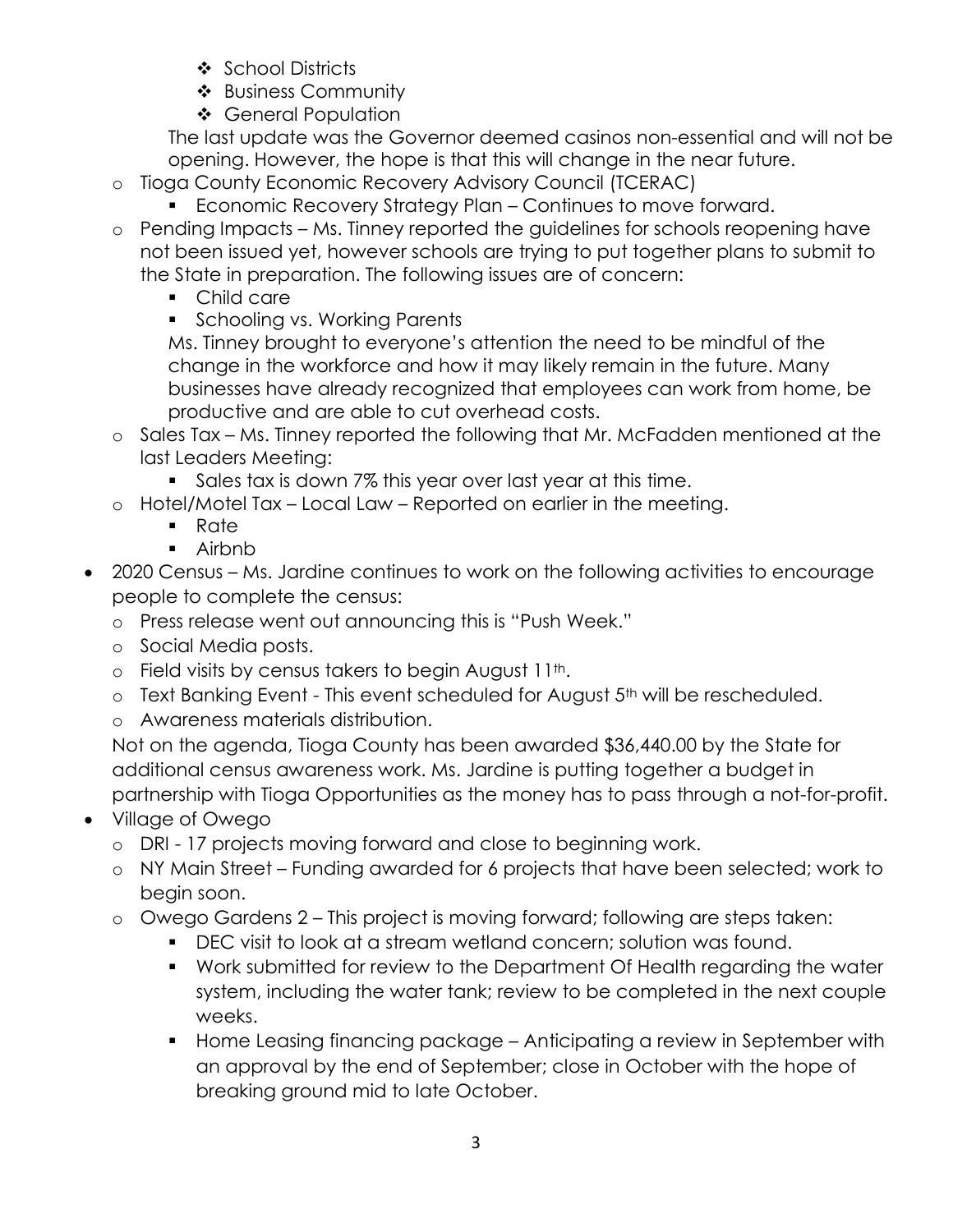- Land Bank Ms. Saraceno continues to work on the following:
	- o Additional property acquisitions pending.
	- o Bid documents completed.
- RESTORE NY
	- o Owego and Waverly projects progressing. With the help of the Senator a progress payment was received on the Owego project.
- Community Development Ms. Hendrickson continues to work on the following projects:
	- o Nichols Park historic designation.
	- o North Avenue Park Working on a land swap with an adjacent property owner.
- Workforce Phase 1, study the workforce, complete. Phase 2, putting a plan together on how to address workforce issues, complete. Now, working on the following:
	- o Phase 3 Implementation; funding received to hire a consultant to help through this process.
		- WORC Grant Application In the plan it was identified to look for a person to work as a liaison between our school districts and industries; create a plan to move students who are not choosing college, but rather entering in the workforce. Funding application to WORC has been made for this positon.
- Ag Ms. Griffiths continues to work on the following:
	- o 8 Year District Review on the following 2 districts:
		- **Owego/Nichols District- Public hearing completed.**
		- Spencer/Candor/Barton/Tioga- Public hearing scheduled for August 25<sup>th</sup>; resolution listed below.
		- o USDA- Ag Value Chain Study Funding applied by the IDA; approved at 100% with no match required. Once the contracts are received, work will begin.
- Planning
	- o 239 Reviews- none for July
	- o Active Plans Ms. Jardine continues to work on the following:
		- **REAP- Tioga County Workforce Pipeline- Implementation**
		- **Tioga County Economic Recovery Strategic Plan (COVID)**
		- **Village of Waverly Comprehensive Plan**
- Grants
	- o Potential
		- REAP- USDA Community Facilities, Town of Richford- (water system)
		- REAP- USDA Community Facilities, Richford Fire Dept.- (fire station)
		- REAP- USDA, Village of Spencer- Raymond Hadley (equipment)
		- **Owego Elks Lodge (TBD)**
		- **Town of Berkshire (TBD)- rec trail**
		- Village of Newark Valley- USDA Community Facilities (equipment)
		- **T** Town of Berkshire- DOT TAP funding (sidewalk extension)
	- o Pending
		- **Tioga County-Snowmobile**
		- Owego Apalachin Central School District- WDI (workforce)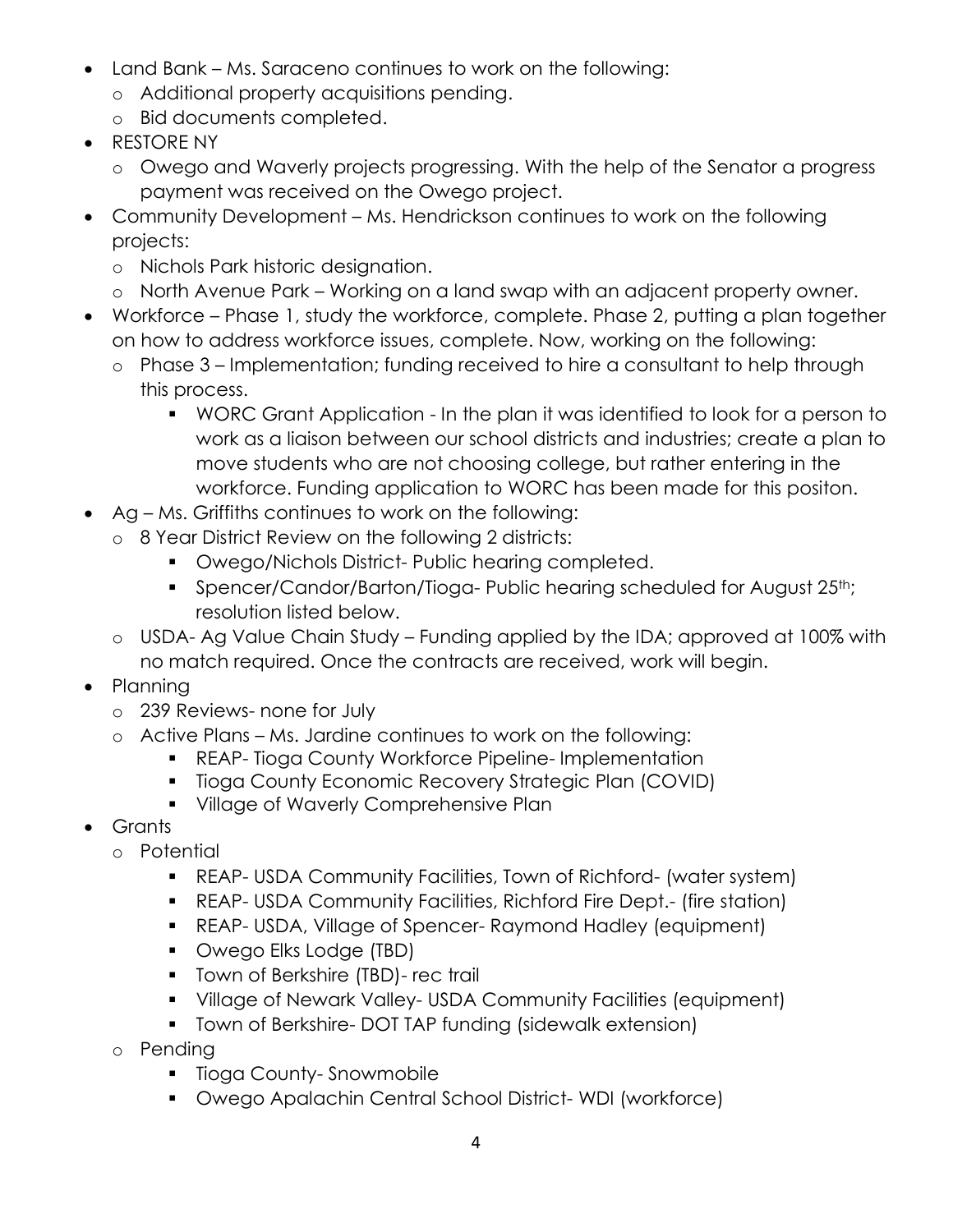- **Town of Richford- SAM, Assemblyman Friend (highway equipment)**
- NYS 2020 Census Outreach Funding- indefinitely postponed
- USDA RDBG, North Avenue Revitalization Program- appealing
- Northern Tioga Chamber- Community Foundation (facilities improvements)
- REAP- DOL, WORC
- o Active
	- **Village of Owego- RESTORE NY, Briggs/Award**
	- Village of Owego- Downtown Revitalization Initiative
	- Village of Spencer- Nichols Park (grandstand restoration)
	- Village of Spencer- Nichols Park (historic register nomination)
	- **Village of Waverly-NYS Parks, Waverly Glen Park**
	- **Village of Waverly- RESTORE NY, Twigg 1**
	- **Tioga County-Snowmobile Trails**
	- REAP- USDA REDI, Strategic Planning (extended 1 year) Cottage Industry Study (TOI/REAP/TEAM Tioga)
	- **REAP- USDA, Public Well (equipment)**
	- **REAP- Tioga Downs, Workforce Pipeline Implementation**
	- **TCPDC- Enterprise Community Partners (land bank funds)-X2**
	- **Village of Owego- Design Connect (Art Park)**
	- **Village of Owego-Main Street (CFA)**
	- **Midwestern Pet Foods (CFA)**
	- Racker (CFA)
	- **IDA- USDA RBDG, Multi-County Broadband Study** Approved
	- **IDA- USDA RBDG, Ag Value Chain Study** Approved
	- **Waverly Glen Park- Mildred Faulkner Truman** Approved
	- o Completed
		- REAP- USDA, Code Enforcement Shared Services Feasibility Study Ms. Jardine is working on recommendations that are not going to require funding.
		- REAP- USDA, Workforce Pipeline Strategy Study- Phase 2

**2020 Budget –** Ms. Tinney reported making the required cut for 2020.

- o Economic Development- tracking
- o Planning- tracking

**2021 Budget-** A worksheet of the proposed 2021 Budget was in everyone's packet. Ms. Tinney pointed out the required cuts.

- o Economic Development- proposed
- o Planning- proposed

**Resolutions –** The following resolutions were presented and agreement was made to move them forward:

H08-Set Public Hearing for Ag District #1 - Towns of Barton Candor Spencer and Tioga H10-SEQRA Consideration for NYS Office of Parks Recreation and Historic Preservation 2020-2021 Snowmobile Trails grant-in-aid program phase II application